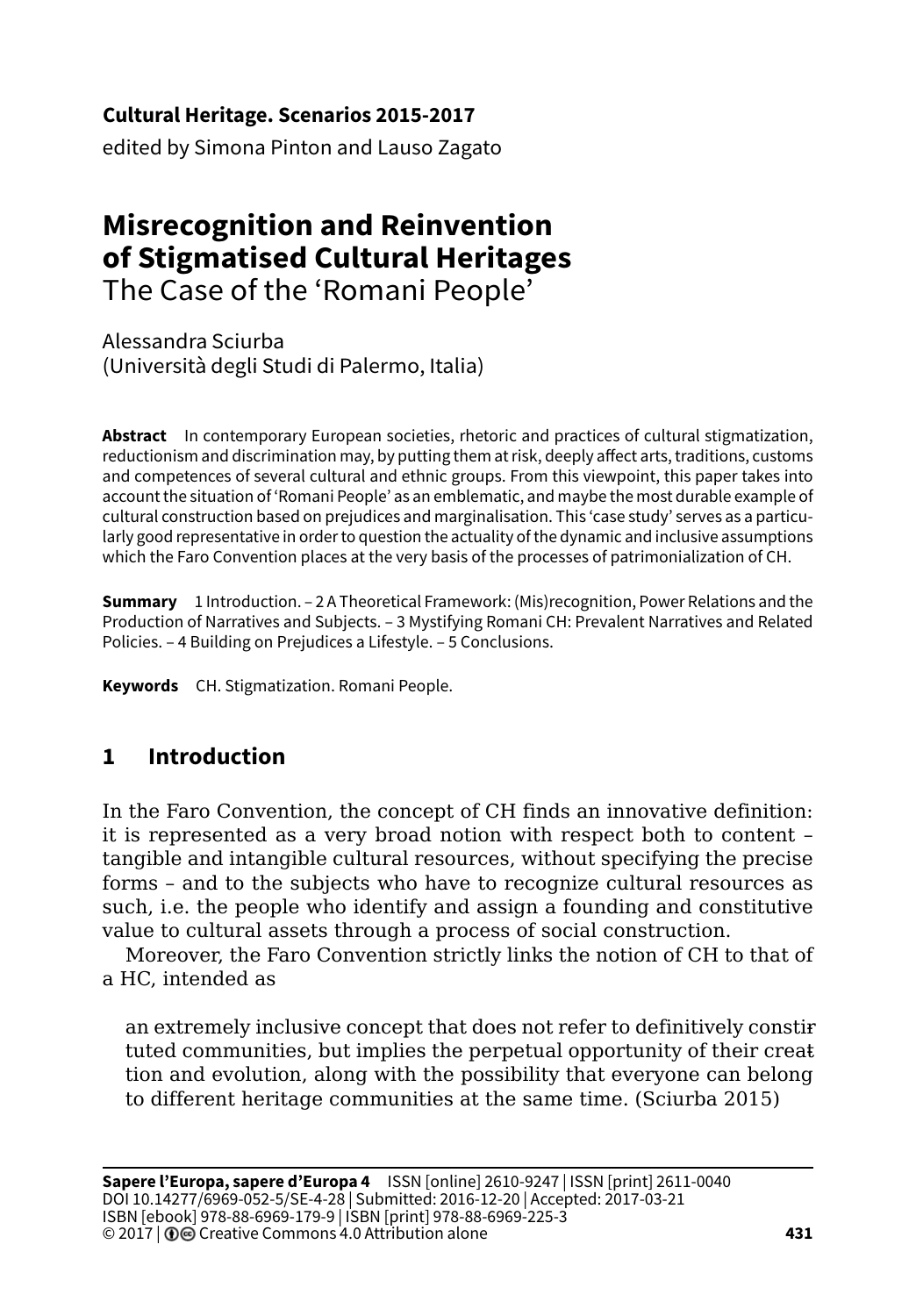This is a very dynamic view of the relationships between cultures and people, and, on this basis, the "common heritage of Europe" can be identified by the Faro Convention with, for the most part, the roots of the European system of democratic values and human rights, considered as powerful instruments aimed at valorizing, recognizing and protecting the richness of human differences.

This kind of perspective explicitly challenges the risk of self-reference and conflictual dynamics, which could originate from an emphasis on cultural identities,**<sup>1</sup>** while implicitly dealing with the risks of *cultural reification***<sup>2</sup>** which can negatively modify the relationships between cultural assets and citizens (Kirshenblatt-Gimblett 2006, 162).

Yet, this inclusive and flexible approach, in order to be effective, should be assumed by both the heritage community that can identify, maintain and renew CHs, and the rest of the society in which CHs are located. Unfortunately, in contemporary European societies, this kind of attitude seems far from being achieved, while rhetoric and practices of cultural stigmatization, cultural "reductionism" (Sen 2006, 24-37) and discrimination may, by putting them at risk, deeply affect arts, traditions, customs and competences of several cultural and ethnic groups.

In a contemporary European context increasingly marked by identitarian enclosures and the enforcement of imagined communities (Anderson 1991), this paper thus takes into account the situation of "Romani People" – usually called, in a derogatively and collective way, Gypsies – as an emblematic, and maybe the most durable example of cultural construction based on prejudices and marginalisation.

In this paper, the same definition of 'Romani people' is assumed from a problematic perspective. As underlined by Leonardo Piasere (2003), while the qualitative and quantitative definition of 'who Romani people is' represents a problematic issue in itself,**<sup>3</sup>**what is certain is that "the history of anti-Gypsyism coincides with the history of Gypsies, namely, with the history of people called Gypsies" (Piasere 2012, 126).**<sup>4</sup>**

**1** To understand how these kinds of processes have developed in Europe, see Sennett 2011.

**2** Generally speaking, reification means the process of transformation of human actions and relations, but also thoughts, concepts and knowledge into 'res', things, intended as whole and completed objects. This process undermines the understanding of the complexity lying under the production of CH, and can inhibit its implementation and transmission (Sciurba 2015).

**3** Nevertheless, as assessed by Piasere (2003, 46), it is possible to identify a European community of some millions of members (from two to six, dependently on different estimates) for the most part composed of non-nomadic individuals speaking romanes dialects and called Roma (or variants of this name) or with a derivative accent, Gypsies. Regarding the presence of Roma people in Europe, see Piasere 2003 and, more recently, Richardson Institute 2014.

**4** For a complex definition of antiziganism or anti-Gypsyism, see Kyuchukov 2015.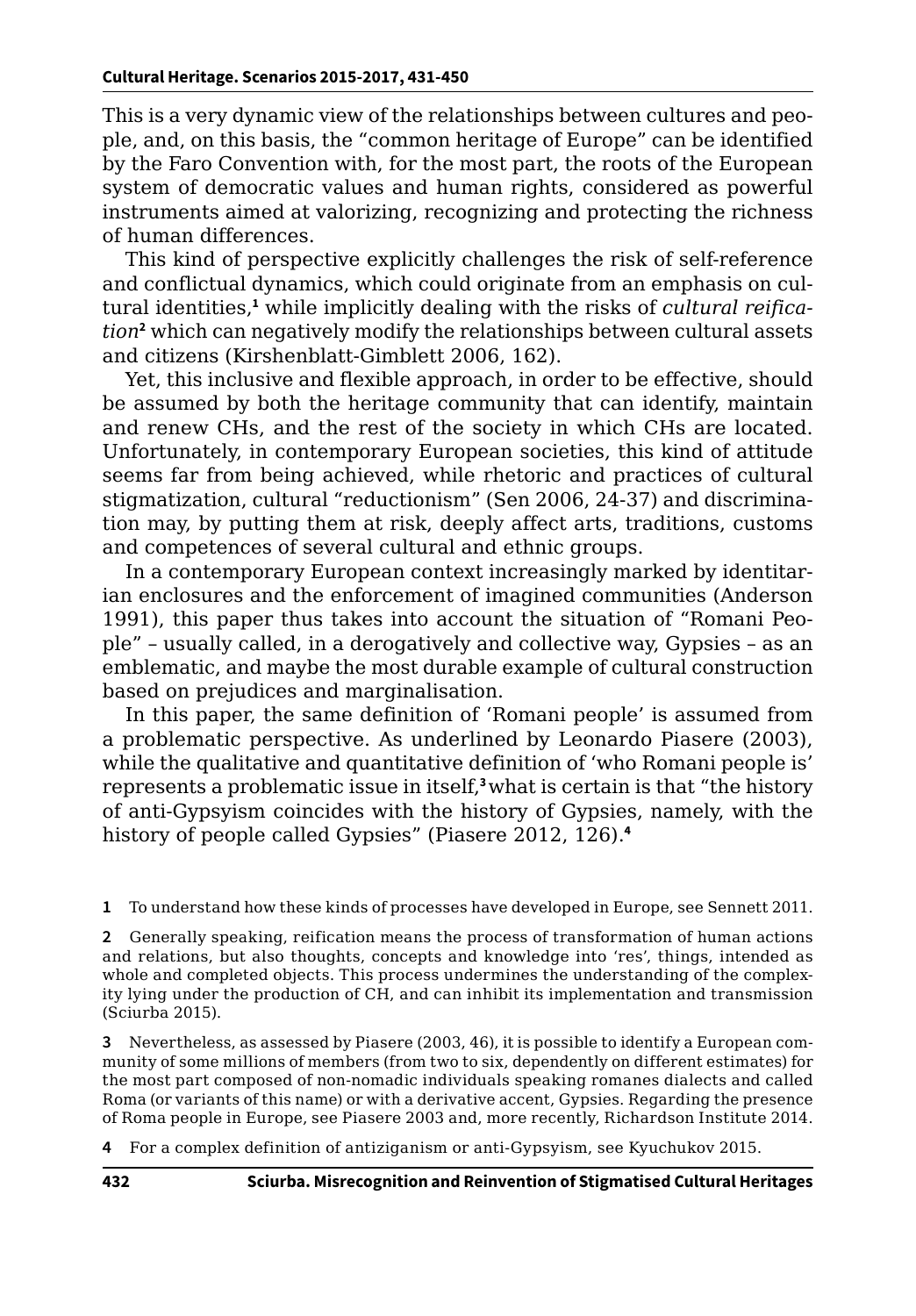Romani groups have been always perceived by the majority societies in which they have been living as different, inassimilable and unruly to the extent that "the lowest, most obscure and disregarded position in the hierarchy of Others – on the territory of Europe – would undeniably go to the gypsies" (Mladenova 2013, 14). As often underlined by the FRA,**<sup>5</sup>** this kind of radical racism against Romani people is everywhere on the increase in contemporary Europe.

This racist attitude derives from several levels of misrecognition of Romani variegate CH, starting with the fact that, as a diasporic people,**<sup>6</sup>** Romani groups have developed a "constellation of Romani cultures" (Guy 2001, 28), which have all been tempered, more than any others and over several centuries, through the contempt by and exclusion from what is recognised as the mainstream 'Culture'.

Instead of recognising and valorising this peculiar history as one which has led to the creation of a CH which is particularly interesting for its intangible and syncretic character, contemporary anti-Gypsyism, on the one hand, continues to put in danger the survival of Romani traditions and, on the other, produces significant adaptive and reactive modifications of Romani social and cultural behaviours.

For all these reasons, this 'case study' serves as a particularly good representative in order to question the actuality of the dynamic and inclusive assumptions which the Faro Convention places at the very basis of the processes of patrimonialization of CH.

In the following section, I will thus outline the theoretical framework on (mis)recognition, power relations and the production of narratives and subjects that ground this analysis. Mainstream descriptions of Romani people's traditions and social behaviours will then be taken into account by also considering their consequences in terms of social and cultural policies. Forms of cultural reaction enacted by Romani people will be thus considered within the complex tension between adaptation and performative resistance to oppression. The conclusive reflections are devoted to a more general question, emerging from this particular case, of what happens when CHs are continuously reinvented and implemented within the relation with misrecognition and dynamics and processes of stigmatization.

**6** On the complexity of the Romani diaspora, see Renard, Manus, Fellman 2007.

**Sciurba. Misrecognition and Reinvention of Stigmatised Cultural Heritages 433**

**<sup>5</sup>** <http://fra.europa.eu/en/theme/roma> (2017-12-15).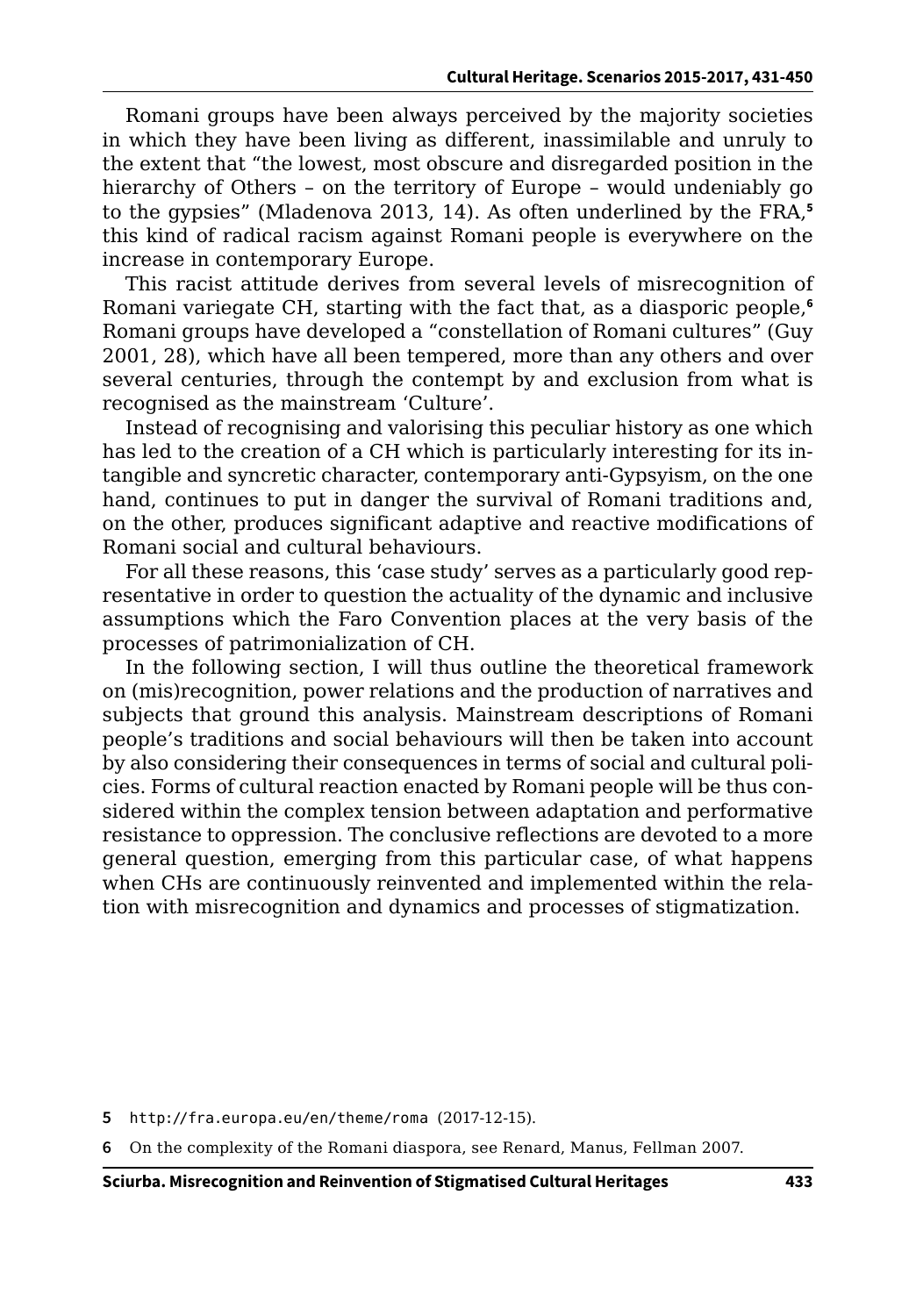#### **2 A Theoretical Framework: (Mis)recognition, Power Relations and the Production of Narratives and Subjects**

As famously assessed by Charles Taylor, in a continuation of the Hobbesian dialogic concept of recognition.

our identity is partly shaped by recognition or its absence, often by the *mis*recognition of others, and so a person or group of people can suffer real damage, real distortion, if the people or society around them mirror back to them a confining or demeaning or contemptible picture of themselves. Non-recognition or misrecognition can inflict harm, can be a form of oppression, imprisoning someone in a false, distorted, and reduced mode of being. (1992, 25)

Taylor's focus on the creation of 'distorted' identity as the main consequence of misrecognition dynamics is a productive starting point in order to investigate the case of Romani CH as forcibly modified by a violent interaction with prejudice and discrimination.

Indeed, in Taylor's word, misrecognition can lead not only to the endangering of cultures' survival, but also their alteration as a consequence of an interiorized self-deprecation.**<sup>7</sup>**

Yet, Taylor's perspective provoked a host of valid criticisms, as arguably failing "to address the root causes of misrecognition" (Petoukhov 2012); it reserved an inadequate attention to the struggle for a non-imposed recognition and to the unequal power distribution in the Hegelian master/ slave dialectic (Coulthard 2007) and, as assessed by Nancy Fraser, it "effectively ignores distributive injustice altogether, by focusing exclusively on recognition" (Dahl et al. as quoted in Petoukhov 2012, 376).

Moreover, against any conception of culture as a 'natural-given' object which can just be perverted by misrecognition, each CH has to be intended, as the Faro Convention explicitly affirms, as a dynamic process which also originates in complex interaction.

Therefore, in order to explore our particular issue, Taylor's theory needs to be integrated into other models which can better consider some aspects of the process we are investigating, such as the ability of Romani groups to renew and implement their own CH in conflictual terms with respect to the rest of society, even when they have been forced to adapt their behaviours and lifestyle in reaction to prejudice and racist policies (Burgio 2015).

This conflictual dynamic has certainly contributed to divert some fea-

**<sup>7</sup>** In this respect, Taylor (1992, 65) claims to follow Franz Fanon's analysis on the relationship between colonizers and colonized people, in which "the major weapon of the colonizers was the imposition of their image of the colonized on the subjugated people".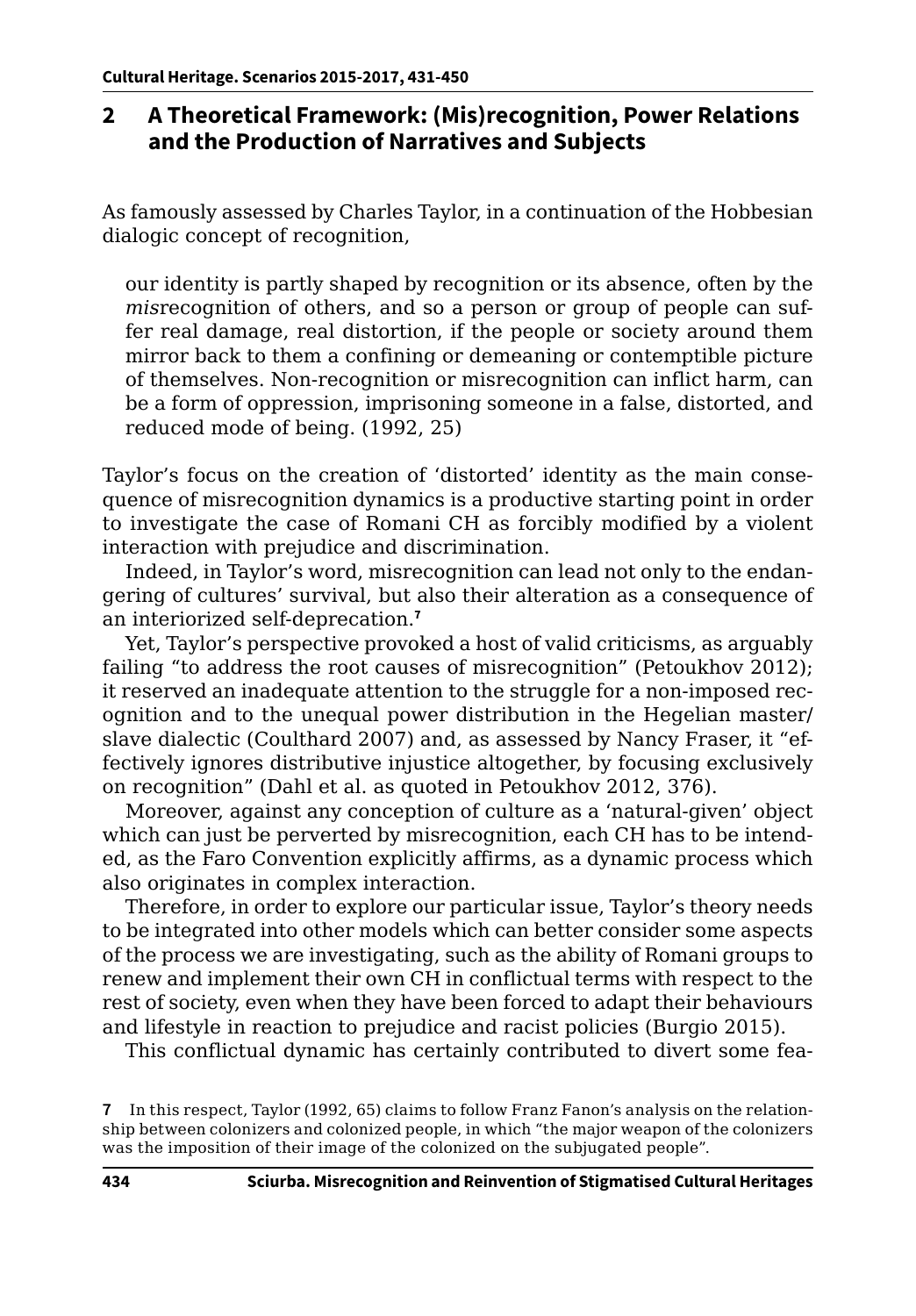tures of the Romani CH in a way which can be inserted among the consequences of non-recognition and misrecognition processes as they have been identified by Taylor. However, the reaction of Romani populations to these processes cannot simply be described as a passive response to forms of oppression that may have 'corrupted' a set of otherwise 'original' cultural elements.

In this respect, the Foucauldian way to explore the mode in which power produces subjects not only through specific individual and collective techniques but also the practices of subjectivisation enacted by the very people who face these techniques (Foucault [1982] 2000) can be particularly useful. Indeed, the French philosopher, by taking power dynamics into account, always stressed the need to oppose any reference to fixed and transcendent elements but rather the necessity of looking at subjects, knowledge and historical events, as from mutable, complex productions and specifications within peculiar 'genealogies' (Foucault 1977).

This kind of regard allows considering the part of autonomy which oppressed subjects always maintain within *power relations*, and also to contrast what Amartya Sen (2006) has termed "cultural reductionism", according to which people are classified on the basis of a unique identity without taking into consideration the possibility of *multiple affiliations*, nor the interrelation of choice and responsibility, constraints and freedom, which mark the construction of social identities.

From this perspective, even without directly intervening in the atavistic debate on the tension between liberal and communitarian scholars regarding collective and individual rights (see, *i.e.*, Habermas 1996), I will assume Frasers' concern for the risk of reifying identity, in which the identity politics model of recognition has the overall effect of imposing

a single, drastically simplified group-identity which denies the complexity of people's lives, the multiplicity of their identifications and the crosspulls of their various affiliations. Ironically, then, the identity model serves as a vehicle for misrecognition: in reifying group identity, it ends by obscuring the politics of cultural identification, the struggles *within* the group for the authority – and the power – to represent it. By shielding such struggles from view, this approach masks the power of dominant fractions and reinforces intragroup domination. The identity model thus lends itself all too easily to repressive forms of communitarianism, promoting conformism, intolerance and patriarchalism. (Fraser 2000)

As Fraser does, and Sen recommends, I will thus consider also the dialogical movements which define and reconstruct different identities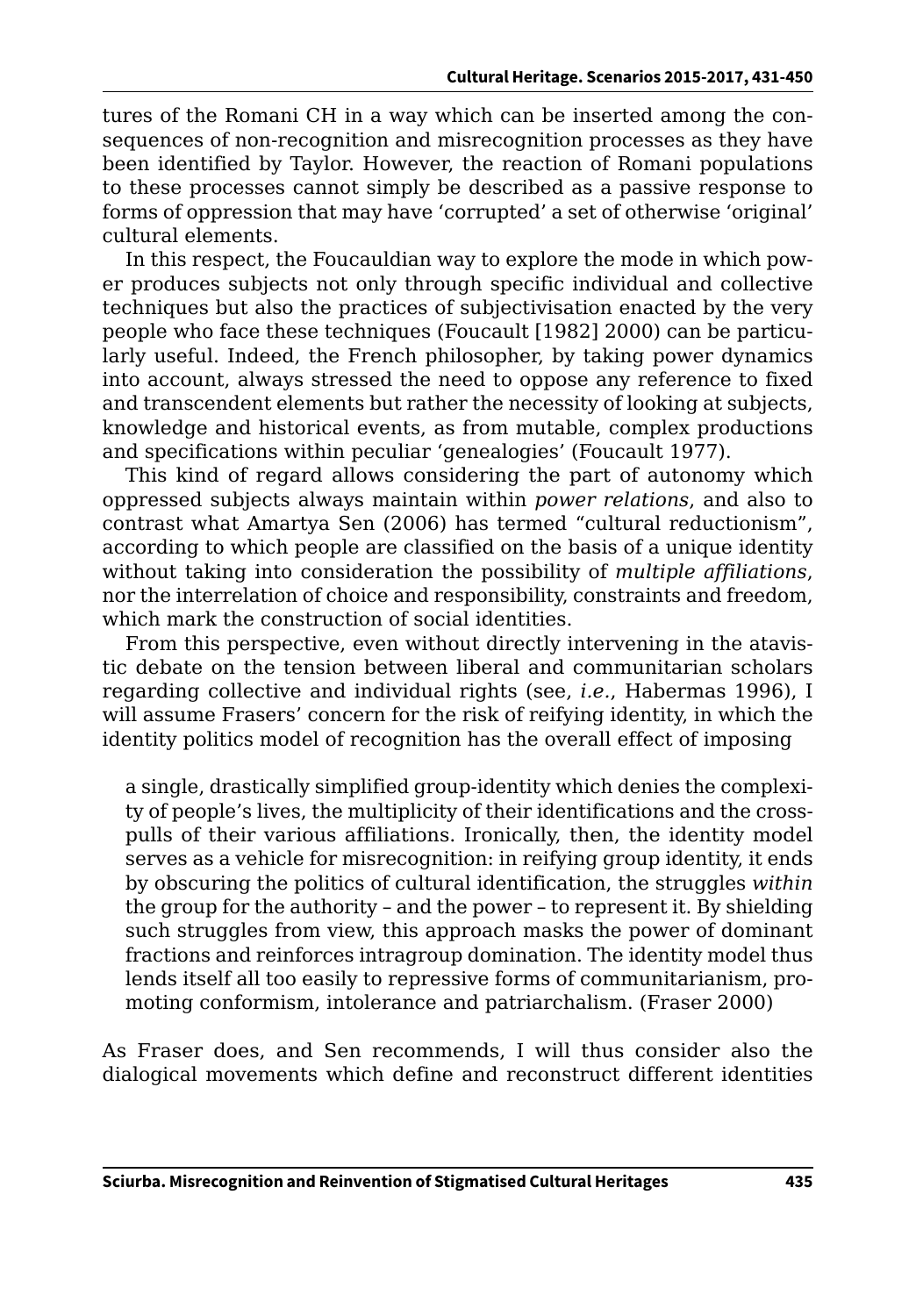within the same group,**<sup>8</sup>** far from any model of pre-defined authenticity, even built in conflictual terms.

Finally, the Foucauldian approach is also fundamental in order to address the specific 'discourses' produced around Romani people and their particular CH, and not only with respect to the more explicitly racist rhetoric. According to Foucault

in every society the production of discourses is at once controlled, selected, organised and redistributed by a certain number of procedures whose role is to ward off its power and dangers, to gain mastery over its chance events, to evade its ponderous, formidable materiality. (1981, 52)

The order of discourse" on Romani people in contemporary society perfectly reflects these kinds of characteristics, particularly with regard to those discourses 'of truth that provoke laughter' -through their distance from rationality and objectivity even in the presence of precise data which could easily negate them – even while they "have the institutional power to kill. (Foucault [1975] 2003, 6)

Indeed, many institutional discourses seem to be based on specific 'culturalist' narratives of misrecognition which increase Romani people's stigmatization and are strongly influenced by common stereotypes and prejudice towards them. In this respect, the definition of prejudice elaborated by Norberto Bobbio**<sup>9</sup>** finds an extremely concrete application in the example of Romani people. In Bobbio's words, prejudice is

an opinion or a complex of opinions, sometimes even an entire doctrine, which has been accepted uncritically and passively by tradition, by custom or by an authority whose dictates we accept without discussing them [...] and we accept them with such force that they resist any rational refutation. (1998, 107)

This acritical acceptance is related to the fact that

the strength of prejudice generally depends on the fact that considering a false opinion as truth responds to my desires, urges on my passions, serves my interests. (108, transl. by the Author)

**9** The strength of anti-gipsy prejudices is demonstrated by the fact that even Bobbio, despite this illuminating analysis, then he falls, at least once, in an uncritical acceptance of one of them. Cf. Piasere 2015, 90.

**<sup>8</sup>** This view implicitly takes into account also the definition of 'intersectionality' offered by Crenshaw (1989) about how different types of discrimination interact in the lives of minorities.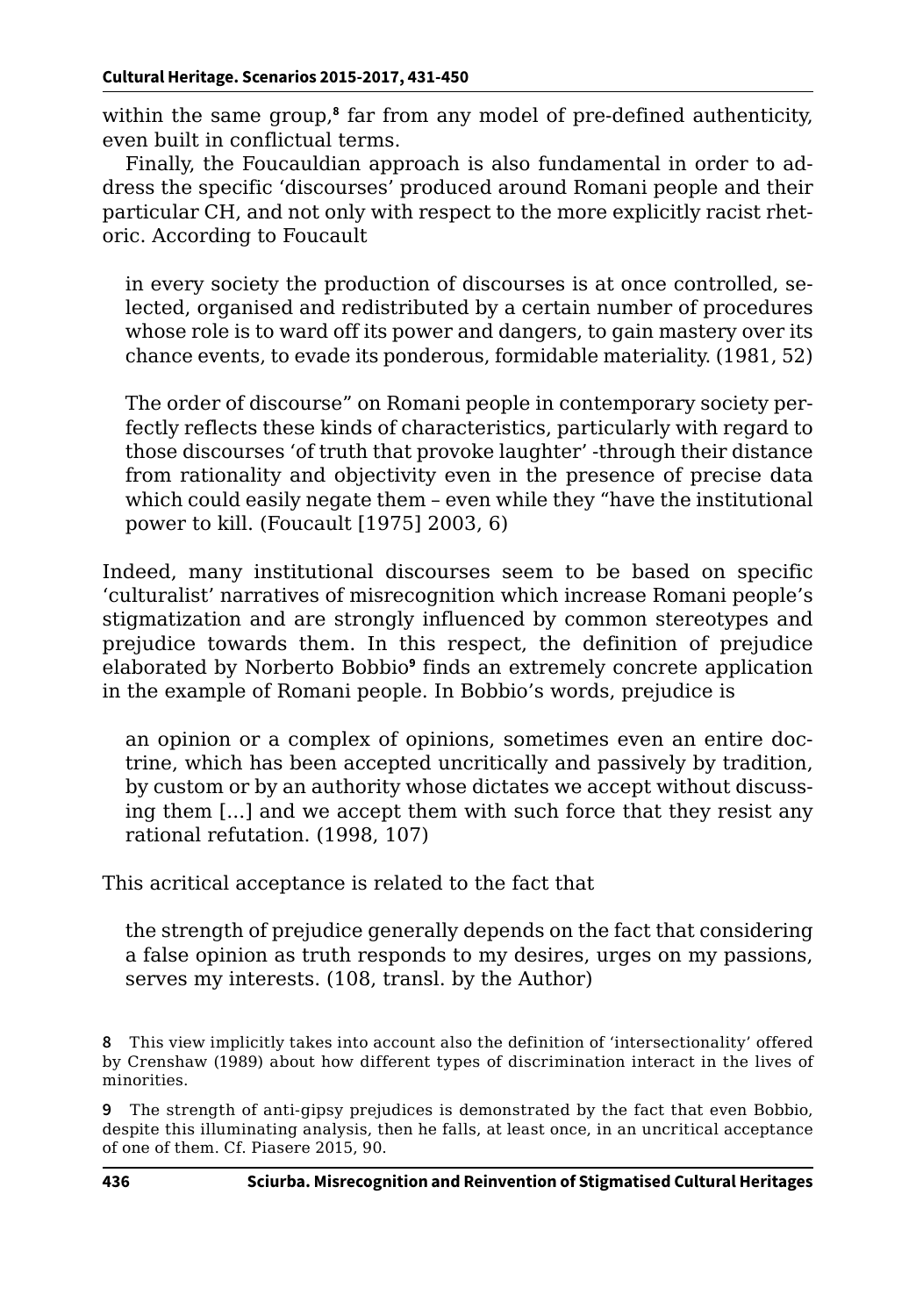From this perspective, the most dangerous prejudice is collective one "shared by an entire social group with respect to another social group" in a reciprocal way: the stronger the prejudice, the stronger will be the individual members' identification with their own group. (109, transl. by the Author)

In Bobbio's opinion, the main consequences of this kind of prejudice are discrimination – above all the juridical discrimination which prevents people from accessing rights – social marginalization and political persecution (121). All these consequences have clearly affected Romani people and their CH.

### **3 Mystifying Romani CH: Prevalent Narratives and Related Policies**

Despite the mainstream cultural descriptions of Romani people (Bontempelli 2009, 149-50) it is worth remarking that no common Romani CH exists in the manner in which it is usually meant. Romani people also lack those forms of *imagined common identities* or *invented traditions* (Hobsbawm, Ranger 1983) which are usually produced by nationalistic rhetoric with respect to national groups. This is due to its diasporic history, the lack of a common territory, which has resulted in a complex mosaic composed by several different historical communities (Lapov 2004).

If *a common Romani identity* can be retraced, with exception made for the shared Indian origins, it ought to be searched for, in the most part, in a shared fate of prejudice and discrimination on which a heteronomously imposed, negative and imagined collective Romani CH has been built. In this respect, Radimila Mladenova has talked about the 'imagined gypsy' who, among others,

has been sculpted and re-sculpted by some of the most venerated white male writers in Eurocentric culture - Cervantes, Hugo, Pushkin, Mél rimée, Heine, Hemingway. (2013, 18)

As Piasere has emphasised, "Roma people are Gypsies inasmuch as they suffered a forced process of gypsy-ization" (2012, 126). From the moment that

they are selected as Gypsies, from the moment in which they are recognised, identified, perceived and named as Gypsies, they find themselves reified via a series of appalling practices enacted by those who do not consider themselves as such. (126, transl. by the Author)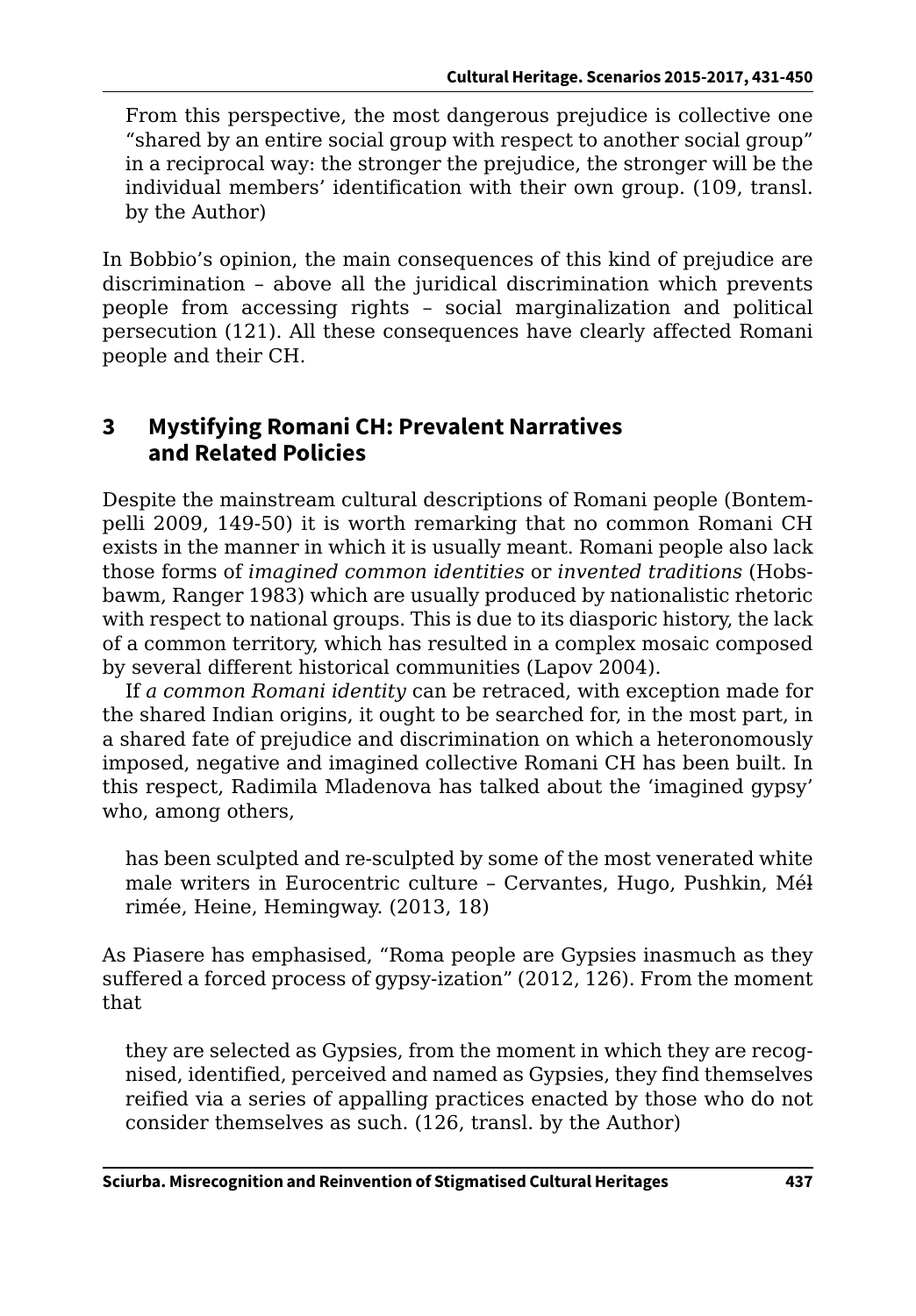In this sense, the misrecognition of Romani people results in a pervasive categorization built on different kinds of narratives.

The main persistent prejudice which affects and categorizes Romani people by mystifying their CH is certainly their general definition as a nomadic group. This definition takes into account neither the above quoted extant differences between the groups which compose the diverse Romani diaspora, nor the historical and contemporary persecutions which continuously force Romani groups to move within national and international boundaries. This cultural misrecognition clearly enacts several contemporary official discourses, and, by consequences, specific policies elaborated by European and national institutional agents.**<sup>10</sup>**

For instance, the fact that Resolution (75)13 of the Ministry Committee of the CoE on the Social Condition of Nomadic People in Europe,**11** and Recommendation (83)1 of the of the same Committee on Stateless Nomads and Nomads of Undetermined Nationality,**<sup>12</sup>** "recognize nomadism as a cultural characteristic" of Romani people, has led directly to the proliferation of 'nomadic Camps', "with incalculable damages for the Romani population" (Spinelli 2016, 496, 498).

This kind of stigmatising approach appears to be transversely adopted in Europe in the vast majority of countries, including recently. In a letter sent to the CoE Commissioner for Human Rights in February 2016, as a reply to previous letter in which the Commissioner has expressed concerns regarding the evictions of Roma families in different Italian localities, the Italian government implicitly assumes the same mystified cultural perspective. Indeed, the Italian Ministry of Foreigners Affair and International Cooperation affirms that Roma people from Romania "usually live in improvised/spontaneous and/or unauthorized settlements" as if this were a choice enacted by these people. By consequence, as these camps

gave rise to many problems, with regard to public order and public health, with very poor sanitation facilities, cases of exploitation of women and children early school drop-out and so forth […] when local authorities dismantle the above unauthorized settlements, this is done for the very interest of the people involved.**<sup>13</sup>**

**11** [https://rm.coe.int/CoERMPublicCommonSearchServices/DisplayDCTMContent?docum](https://rm.coe.int/CoERMPublicCommonSearchServices/DisplayDCTMContent?documentId=09000016800899bc) [entId=09000016800899bc](https://rm.coe.int/CoERMPublicCommonSearchServices/DisplayDCTMContent?documentId=09000016800899bc) (2017-12-15).

**12** <https://searchworks.stanford.edu/view/1776008> (2017-12-15).

**13** [http://www.coe.int/da/web/commissioner/-/european-countries-must-stop-forced](http://www.coe.int/da/web/commissioner/-/european-countries-must-stop-forced-evictions-of-roma)[evictions-of-roma](http://www.coe.int/da/web/commissioner/-/european-countries-must-stop-forced-evictions-of-roma) (2017-12-15).

**<sup>10</sup>** As assessed by Zagato (2015, 158), especially with respect to Roma minorities, a sort of "variable geometry" in intensity in the fight against discrimination can be found within the EU.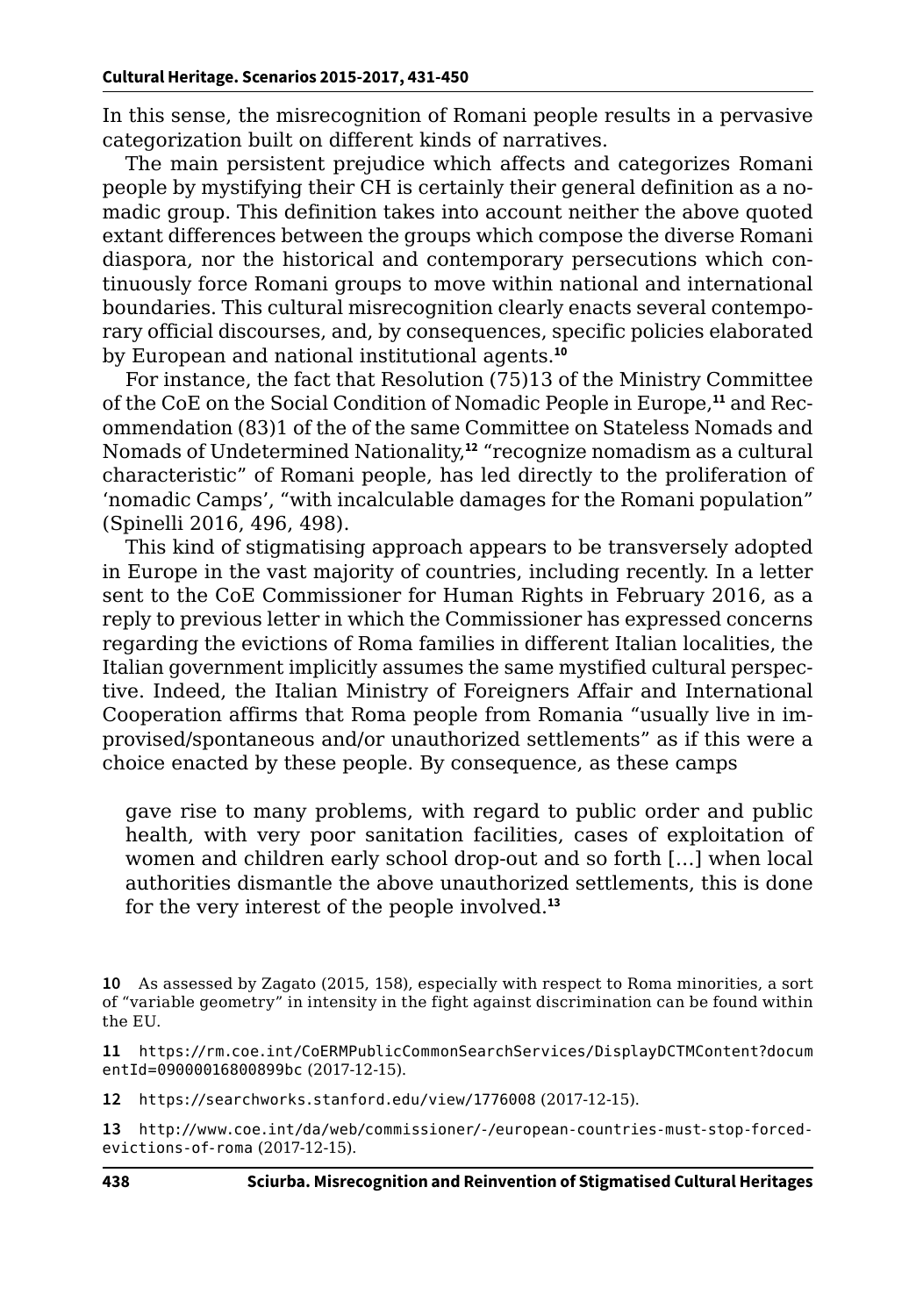In the same period, the French government sent the CoE Commissioner a very similar letter, responding to the same concerns expressed by the Commissioner regarding the eviction of Roma families**<sup>14</sup>** In this letter again, the main justification for evictions is the necessity "to protect the occupants from the risks related to their health, security and other dangers".**<sup>15</sup>**

In both cases stigmatisation, in which the degrading conditions of Romani living situations are treated as a kind of cultural attitude and choice, is strictly related to a paternalistic tactic aimed at justifying evictions as an attempt to protect Romani people from themselves, and the rest of society from the social danger represented by this inassimilable population. The reality, of course, is entirely different, as 'camps' are often the only solution left to racialized and marginalized persons who have many difficulties in finding other alternative housing,**<sup>16</sup>** while evictions simply force them to move on yet again, towards other informal settlements that will, in their turn, be dismantled.**<sup>17</sup>** Moreover, the difficulties in obtaining formal residence for people living in 'nomadic camps' is often an obstacle in the process of gaining regular documents, the lack of which reproduces marginalization and social exclusion, even in respect to minors.

This kind of vicious circle is both grounded on prejudice towards Romani people as a culturally nomadic people, and continuously reinforces it (Sigona 2002; Argiropoulos 20111; Bontempelli 2009; Burgio 2015).

For Romani people, therefore, the 'camp' continues to be "the only practical substitute for a non existent homeland" (Arendt 1979, 284) on a perverse continuum (even if with undeniable differences) with the underacknowledged fact that 'Gypsies' were one of the firsts categories of person to be interned in concentration camps of the first half of the twentieth century (Kotek, Rigoulot 2000, 307 ff. and 348 ff.; Center for Advanced Holocaust Studies, 2002).**<sup>18</sup>**

**14** France is particularly used to practices of evicting Roma, a practice which has often been followed by expulsions from the national territory. As of 2013, for instance, Amnesty International (2013) reports that "more than 10,000 Roma were evicted from informal settlements" in France.

**15** [http://www.coe.int/da/web/commissioner/-/european-countries-must-stop-forced](http://www.coe.int/da/web/commissioner/-/european-countries-must-stop-forced-evictions-of-roma)[evictions-of-roma](http://www.coe.int/da/web/commissioner/-/european-countries-must-stop-forced-evictions-of-roma) (2017-12-15).

**16** Moreover, as happens in Italy, the possibility of accessing social housing is connected to the possession of formal residency which, in most of times, is not allowed when people live in camps.

**17** About the interlacement between material discrimination and symbolic stigmatization of Romani people in Italy, see Di Noia 2015.

**18** The near complete collective removal of this part of the history, also in exceptional authors such as Hannah Arendt, is a significant element of the building of such discrimination. Everyone in Europe knows what the holocaust is; only a minority will answer if questioned on the 'Porrajmos'.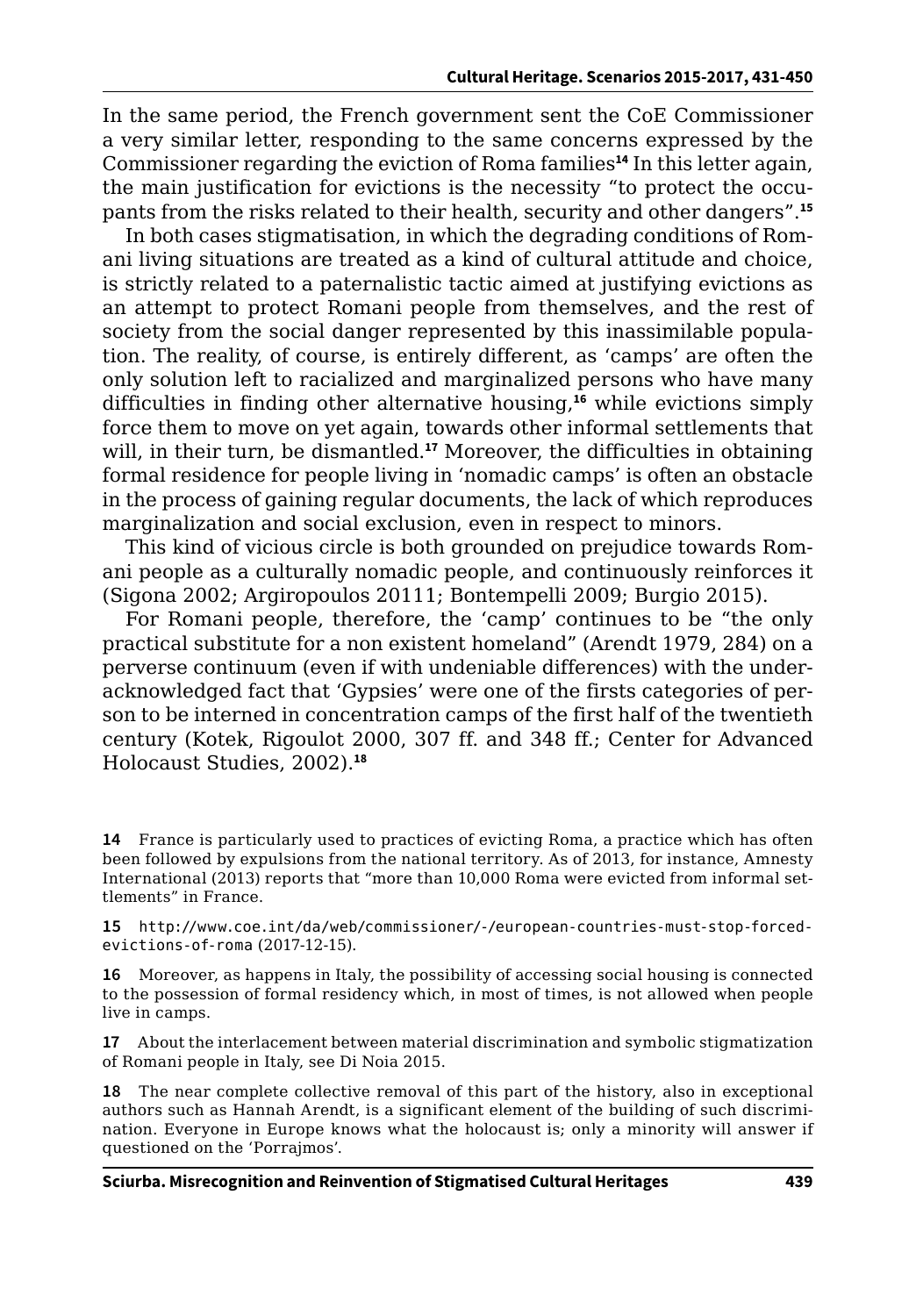The cultural mystification of the Romani population as a nomadic group, finally, has concretely lead to quite precise forms of cultural misrecognition: in Italy, for instance, in the name of their alleged nomadism, Romani people have been excluded from the provisions which protect other linguistic and cultural minorities.

A more general prejudice affecting Romani people is their representation as a people without history (this could represent a sort of collective removal of the fact that Romani history has always been strongly determined by persecution enacted by majority societies). This specific misrecognition is linked to the mainstream narrative of Romani people as a people without culture, despite the fact that Romani artistic production has always been markedly prolific, and that, in peculiar fields such as music, it has had significant influences on mainstream European culture, including, at different levels, composers such as Liszt, Haydn, Schubert, Beethoven (see, e.g., Colocci 1889, 295), and above all Ravel and Bartók (Brown 2000).

Therefore, along with a physical confinement, we can talk about a

cultural confinement enacted by the majority society with respect to the art and, more generally, the culture of Roma people. (Mannoia 2013, 411; transl. by the Author)

In this regard, the Romani population has also been stigmatised and misrecognised with respect to its CH by precise rhetoric of folklorisation linked to an exotic imaginary. The imposition of a forced mobility, for instance, is narrated as the product of an innate sense of liberty; the Romani artistic production in terms of music and dance is never regarded as culture, but just as the confirmation of idleness and wilderness.

At the same time, the impossibility of finding a regular, normal job is perverted in the refusal to perform an ordinary life, and in the will to live by one's wits without committing to anything.

This kind of narratives can lead to paradoxical forms of jealousy in the confrontation with people who are considered as the dregs of society (Piasere 2012, 134) but are simultaneously regarded as someone able to reach towards an unacceptable lifestyle, replete with the privilege of a lighter approach to life. The necessity of making recourse to charity, a role delegated to Romani women who wander the streets, begging from 'respectable' people, reinforces the stereotype of their lasciviousness and immorality. If this activity is performed by bringing children in tow – because mothers have no other place where to leave them, or because the presence of children is often the only way to convince people to offer some money – this image immediately nourishes the prejudice which deems them as irresponsible parents who 'produce' babies solely to exploit them.

It is into this conceptual framework that was can insert the ease with which Romani children are removed from their families and given up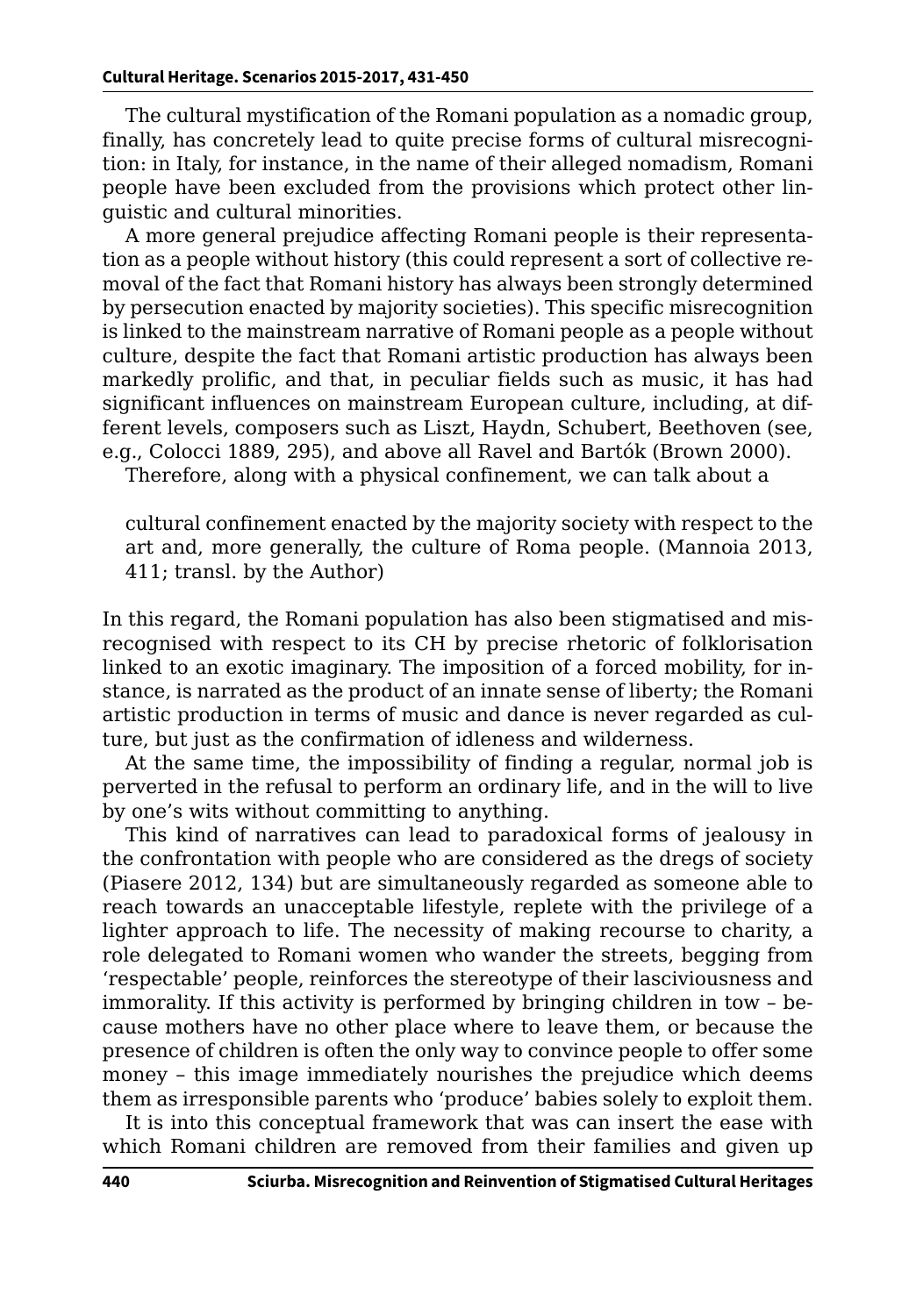for adoption, with the double objective of protecting children from their parents and protecting society from future Romani adults brought up in Romani communities.**<sup>19</sup>**

Along with a criminalising rhetoric and patronising, assimilationist attitudes towards Romani people, there are further ways in which their human dignity is reduced, by misrecognising their potential and competences (see, with respect to Italy, Argiropoulos 2001). These approaches have also been enforced by some non-Romani experts in 'Romani studies'**<sup>20</sup>** who, through emphasising specific Romani cultural elements, have contributed to producing "a gypsy stereotype, a dehumanized prototype" (Spinelli 2016, 207), which infantilises individuals and continuously reproduce their image as incapable and non-productive members of society.

## **4 Building on Prejudices a Lifestyle**

As assessed in the previous pages, the long history of misrecognition and mystification of Romani CH has produced an imagined stereotype of Romani traditions which has enforced stigmatising rhetoric and specific discriminatory practices and policies.

In their turn, these, practices, policies and this rhetoric have deeply influenced the way in which, on multiple levels, different Romani groups have reproduced their behaviour over centuries as a complex reaction to discrimination and persecution suffered since their first appearance in Europe, in the fourteenth century. Indeed, as assessed by Taylor,

We define our identity always in dialogue with, sometimes in struggle against, the things our significant others want to see in us. (1992, 33)

On the one hand, when people perceive that the cultural resources they owned cannot help them to find a place in society, and to achieve good living conditions, these resources, doubly devalued, will be at risk of disappearance (Sciurba 2015). On the other, in comparable situations, specific forms of adaptive and reactive resistance can take place, again by enforcing the common cultural elements which have been stigmatized by the majority of society. Indeed, as assessed by Burgio (2015, 48), stigmatized people can finally consider themselves as part of the same group exactly

**19** As Carlotta Saletti Salza (2010) has demonstrated, the percentage of children removed from Romani families and given over for adoption is widely disproportioned with respect to the same percentage of Italian children, taking into account that Romani people in Italy are a broad minority.

**20** The predominance of non-Romani authors' writing about Romani people can certainly be ascribed also to the lack of written history accounts in Romani cultures.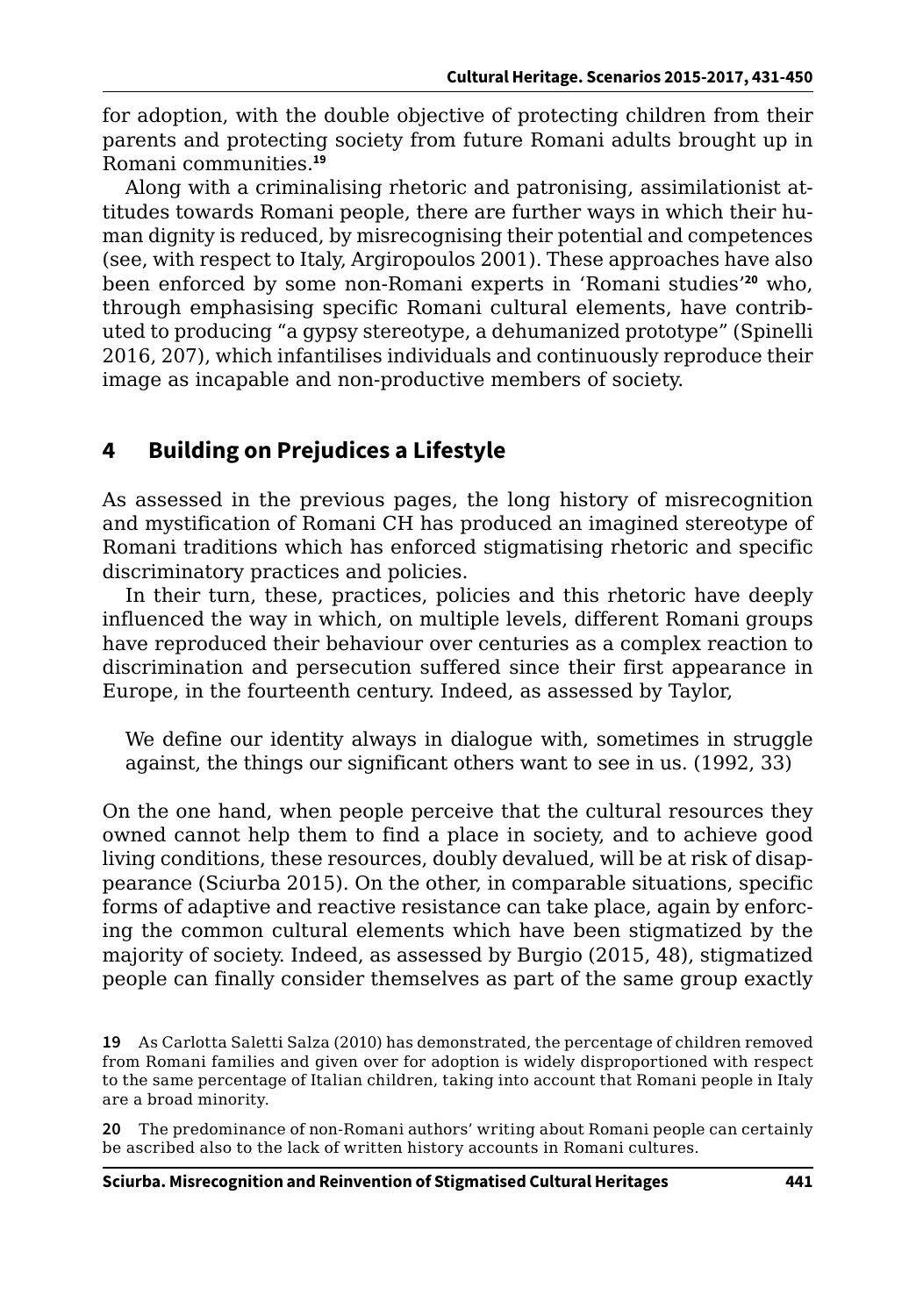on the base of the oppression that they have in common. As noted by Carol Silverman, this kind of reaction has often lead to what Gayatri Spivak has termed "strategic essentialism" (as quoted in Silverman 2014, 142): through a form of reinvention of common identifying cultural elements, people may be forced to modify their lifestyle and behaviour in order to adapt to, and at the same time defend themselves from, dominant stereotypes. It is certainly true that

for Roma, identities are always emergent, constructed, fragmented, due to the changing constraints of marginality. Moreover, Romani cultural identities have always been construed in relation to hegemonic powers such as patrons of the arts, state folklore officials, and market forces. (Silverman 2014, 142)

Even though many Romani people have been socially integrated since they have accepted to completely abandon the more visible symbols of their cultural traditions, Romani groups

have often been able to respond – through inventing strategies and tactics of containment, response, resistance and resilience – to the gypsyization process they have suffered. (Piasere 2012, 130; transl. by the Author)

In particular, starting from the seventeenth century, Romani groups have developed specific reaction to the normalizing power enacted by the European nation-state model, with the direct consequence being the resurgence of anti-gypsy policies and the birth of a true (and unarmed) resistance struggle by Romani people (Piasere 2003, 49). In Piasere's opinion, the main result of this dynamic was the creation of a Romani "social organization of dispersion" (struttura sociale a polvere) (2003, 50), by dispersing on the territory in more or less mobile or numerous groups in order to resist policies of annihilation.

In this context, along with forced mobility, the 'culture of parenthood' becomes an element common to Romani traditions. The strong unity of Romani families, along with ethnic endogamy, thus mainly derives from the need to be protected from a hostile external society.

For the same reasons, "daily life and the Immediate become the priority" (Aparicio Gervás 2014, 144) in Romani people's perception. Building a long-term project of life becomes impossible when that life is continuously marked by evictions and forced mobility. This form of perception can also explain specific forms of resistance or the lack of interest towards children's education as intended by the majority society.

Similarly, Romani groups' economic organization seems to be significantly influenced by an immediate need for daily survival, enforcing fam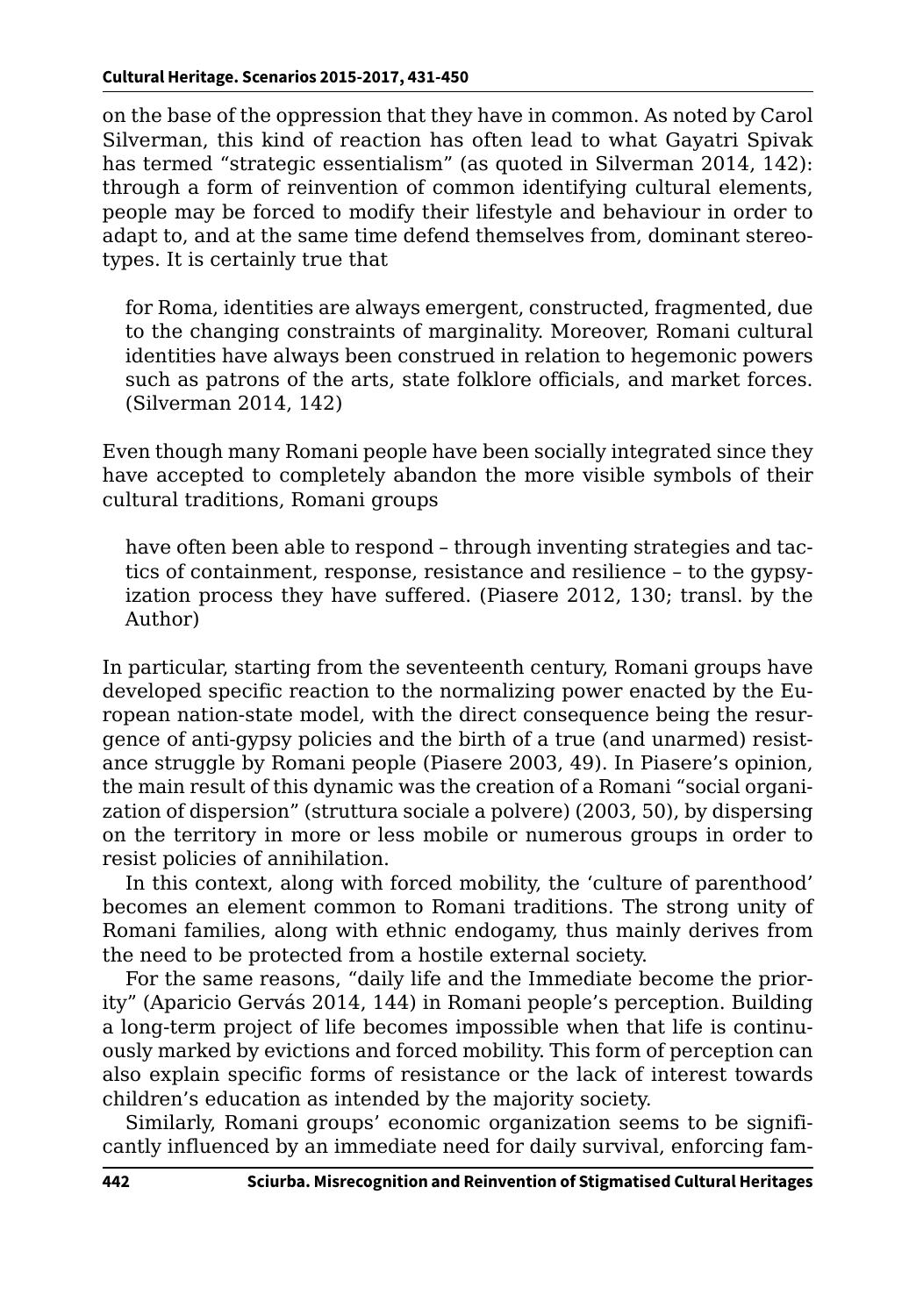ily enclosure: Romani groups have always been pushed, depending on different contexts, to insert their productive activities in the interstices of majority society's economy via developing a strong cooperation within and between families (Burgio 2015, 54-55). Furthermore, the varied and complex Romani religious dimension has been strongly permeated by the persecution and discrimination which they have suffered: due to their peculiar diaspora, and in order to maintain their peculiar form of invisibility,**<sup>21</sup>** different Romani communities have traditionally assumed the majority religion of countries in which they were living. Nevertheless, Romani people were also able to integrate this religious assimilation into a creative syncretic adaptation which has mixed ancient traditions with local rituals. Yet this adaptive ability also has been interpreted by anti-gypsy rhetoric as an inassimilable element of superstition (Burgio 2015, 62 ff.).

As I already said above, the same kind of misrecognition has affected Romani artistic production which has always been a strong instrument of resistance in the preservation of different Romani identities and their cultural transmission. The diverse Romani musical styles, for instance,

have developed in parallel with the evolution of historical and social events of a people forced into mobility, dispersion and oppression throughout the world, but [who], to an extraordinary extent, have been able to preserve their essential cultural elements (*romanipé*). (Spinelli 2016, 328; transl. by the Author)

Yet the difficulties encountered by these various people can also explain, among other things, the lack of systematisation of Romani literature and cultural production which has strongly contributed, caught within a vicious circle of anti-gypsy propaganda and discrimination, to reducing Romani CH to invisibility and silence, or to stigmatising it through *processes of empty folklorisation*.

In these difficult historical and social conjunctures, Romani groups have formally developed a form of common identity, in some instances adopting a model of nationalistic identity which had always left them at the margins of majoritarian Western societies.

A Romani anthem and flag were approved in 1971 during the first World Roma Congress, while "the formation of a Romani literature language and the production of a Romani dictionary were mandated several years [previously] by the International Romani Union" (Silverman 2014, 139).

It seems therefore that we finally have a Romani collective identity and

**21** The persistence and strength of Romani people's misrecognition seems to be proportionally related, at the same time, to the peculiar 'visibility' of their external 'appearances' and to the specific social and political invisibility to which they are relegated (for the concepts of appearances and visibility/invisibility, see Arendt 1959).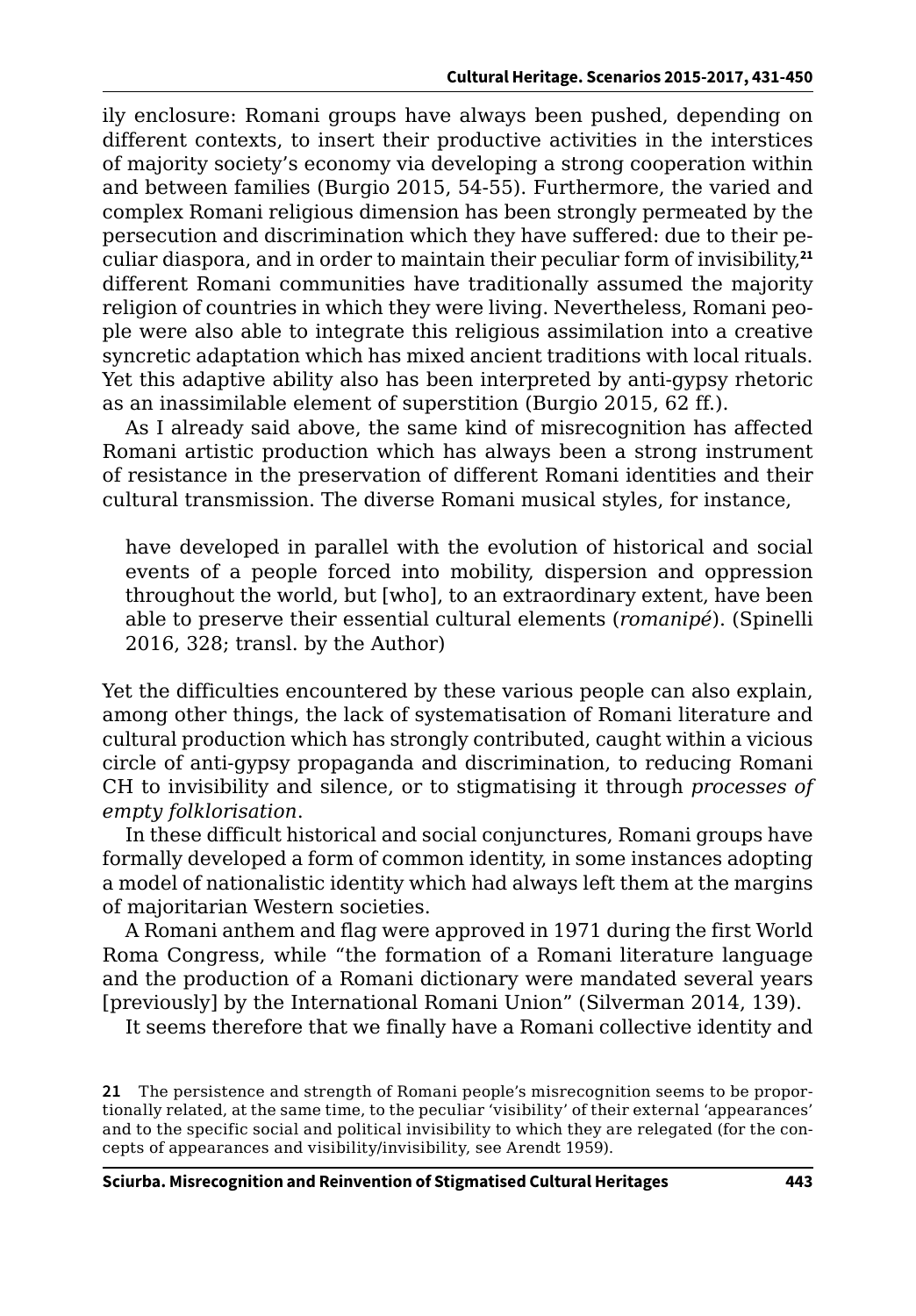CH to preserve and protect against racism and discrimination. Yet, in the light of the social constructions analysed up till now, is the question so simple?

## **5 Conclusions**

Starting with The Strasbourg Declaration on Roma, delivered by the CoE (2010), several recent European initiatives have been launched in order to remove discrimination and prejudice regarding Romani people, by recognizing the value of their CH.

The ERIAC, for instance, is a joint initiative of the Alliance for the European Roma Institute, the CoE and the Open Society Foundations, aimed to set up as an independent institution to promote Romani arts and culture. This last is one of the formal objectives of the CoE *Thematic Action Plan* on the Inclusion of Roma and Travellers (2016-2019).**<sup>22</sup>**

Another initiative of the CoE is the Route of Roma Culture and Heritage, which has the objective

to increase the knowledge of people in Europe about Roma history, culture, values and lifestyle, to encourage the contribution of Roma to Europe's cultural life and diversity and ultimately contribute to giving a positive value to an image of Roma which are, more often than not, perceived in a negative and stereotyped way.**<sup>23</sup>**

At the same time, the 'Dosta!' awareness-raising campaign against prejudice, stereotypes and anti-Gypsyism and for the promotion of Romani culture, language and history is part of a wider CoE/European Commission Joint programme.

At the EU legal level, several antidiscrimination norms and formal guarantees on minorities' rights characterize the EU framework: from articles 2 TEU and 19 TFEU, to art. 21 of the European Charter on fundamental Rights, to the Race Directive (2000/43/EC). Nevertheless, concrete application of these provisions, especially in the case of Romani people, are far from being effective instruments in order to improve equality and combat discrimination.

In sum, as observed by Melanie Ram, if by obeying to European Institutions guidelines

**23** [http://www.coe.int/t/dg4/cultureheritage/culture/routes/roma\\_en.asp](http://www.coe.int/t/dg4/cultureheritage/culture/routes/roma_en.asp) (2017-12- 15).

**<sup>22</sup>** [https://se arch.co e.int/c m/Pa g es/r esult\\_ d etails.aspx?O bjectID = 090](https://search.coe.int/cm/Pages/result_details.aspx?ObjectID=09000016805c5a1d#_ftn5) 00016805c5a1d# ftn5 (2017-12-15).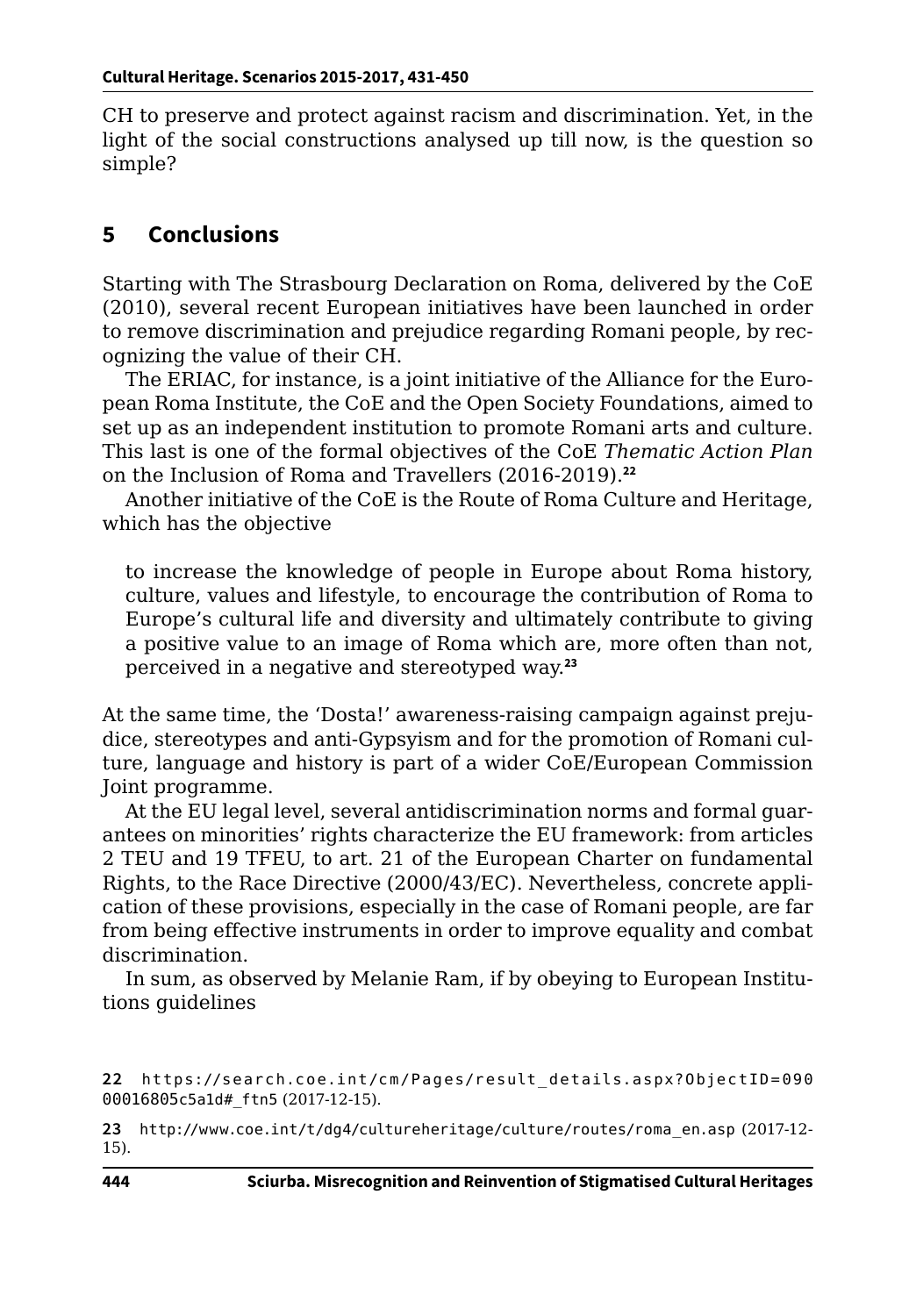all CEE "States with large Roma populations adopted a variety of inclusionary policies and institutions that have enabled the defence of equal rights, some Roma participation and various programs and projects supporting Roma integration, […] these policies are complemented by exceptionally exclusionary practices by both government and society that tend to negate these very efforts. (2014, 37)

Moreover, as assessed by the famous Italian Roman artist and University professor Santino Spinelli, despite the benevolent European initiatives listed above, Romani people are today considered as a 'social question' instead of an immense

human, artistic and cultural heritage, meaning that billions of euro are squandered every year by public bodies and European funds for fake or unimportant social projects in the name and on the behalf of Romani communities, who in the end receive very little or even nothing, and no support for their art, language or culture. (2016, 205; transl. by the Author)

Failures in these kinds of policies and initiatives can be traced back to the persistence in the misrecognition of Romani people with respect to the idiosyncratic elements which have produced and continue to mark their so-called CH.

First, this heritage is a resilient one, and in some way has been produced by the constant discrimination and oppression meted out by majority societies. The focus on this specific element is necessary not in order to identify and separate 'original' Romani cultural features from 'constructed' or 'perverted' ones, but so as to comprehend the *cultural complexity* involved.

Which part of Romani groups' behaviours and traditions would have been maintained in a social context set free from evictions and discriminations? Would we still talk about a Romani population if the different Romani communities had been allowed to insert themselves into the society in which they have been living?

These questions, of course, are impossible to answer. Yet historical and social complexity in the 'production' of what is defined as Romani CH should be recognised as a starting point in order to implement effective policies against anti-gypsysism and, in general, for a useful reflection on how to implement minorities' cultural rights.

Instead of promoting, for instance, stereotyped and folkloristic views of an imagined Romani culture which inevitably finds an assimilationist counterpart in attempts at normalisation of this presence, European policies should be devoted to understanding the historical and actual role of majority societies in marginalising and oppressing these particular groups of citizens. This role has enforced separation and enclosure, with the con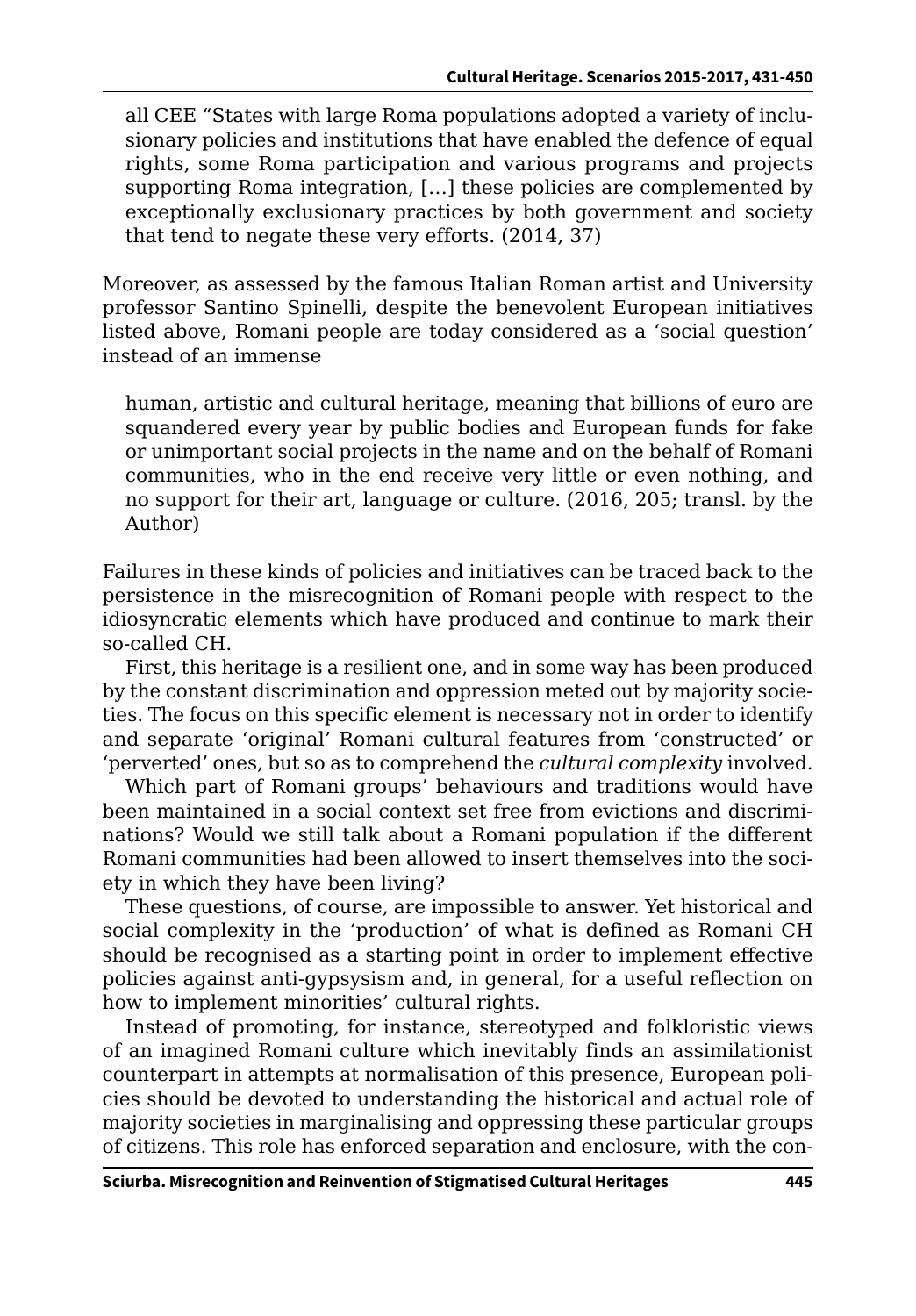crete consequence of the construction of an imagined CH based on defensive strategies.

"Europe invented the gypsies" (Bogdal 2011) is the first sentence we should read not only in more enlightened scholars' books on this issue, but in all European Declaration on anti-gypsyism and antidiscrimination. Perhaps what makes this admission so difficult to be assumed is the fact that, as Mladenova claims,

gypsy representations are at the core of modern European culture, they are a product of its normative world view", and reveal the dominant 'grammar' of our culture. (2013, 14)

For this reason, a deep and serious reflection on the complex dualistic relation which has built what is defined as Romani CH might allow some form of "new level of cultural consciousness" (Mladenova 2013, 23) in European societies; a form of recognition which appears indispensable in the general reflection on CH and the processes of patrimonialisation envisaged in the Faro Convention.

#### **Bibliography**

- Amnesty International (2013). "France: New Roma Forced Evictions 'shameful'". *Amnesty International USA*, 3 April.
- Aparicio Gervàs, Jesus Maria; Tilley Bilbao, Charles David (2014). "The Knowledge of the Identity of the Romani People as a Generator Element of the Socio-Cultural Integration Process". *International Journal of Humanities and Social Science*, 4(81), 142-150

Arendt, Hannah (1959). "Reflections on Little Rock". *Dissent*, 6(1), 45-56.

- Arendt, Hannah (1979). *The Origins of Totalitarianism*. San Diego; New York; London: Harcourt, Brace & World.
- Argiropoulos, Dimitris (ed.) (2011). "Dossier. La realtà dei Rom". *Inchiesta*, Ottobre-Dicembre, 49-78. URL [http://www.unive.it/media/allegato/](http://www.unive.it/media/allegato/assm/documenti/Dossier_Rom.pdf) [assm/documenti/Dossier\\_Rom.pdf](http://www.unive.it/media/allegato/assm/documenti/Dossier_Rom.pdf) (2017-12-15).
- Anderson, Benedict (1991). *Imagined Communities: Reflections on the Origin and Spread of Nationalism*. Revised Edition. New York; London: Verso.
- Bobbio, Norberto (1998). *Elogio della mitezza e altri scritti morali*. Milano: Pratiche Editrice.
- Bogdal, Klaus-Michael (2011). *Europa erfindet die Zigeuner: Eine Geschichte von Faszination und Verachtung*. Berlin: Suhrkamp Verlag.
- Bontempelli, Sergio (2009). "Le frontiere dell'identità. I rom rumeni in Italia". Possenti, Ilaria (a cura di), *Intercultura, nuovi razzismi e migrazioni*. Pisa: Plus, 149-168.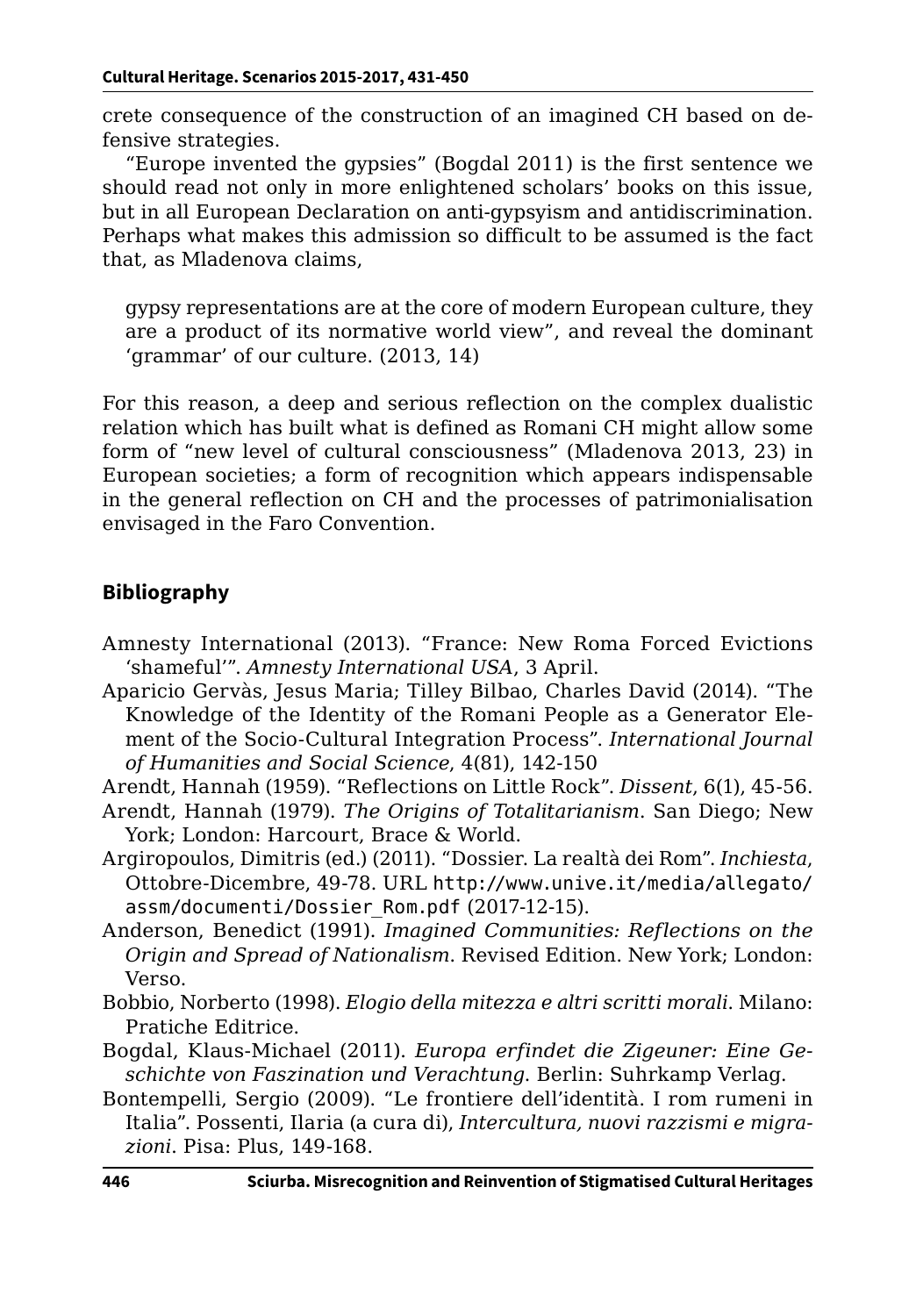- Brown, Julie (2000). "Bartók, the Gypsies, and Hybridity in Music". Born, Georgina; Hesmondhalgh, David (eds.), *Western Music and Its Others: Difference, Representation, and Appropriation in Music*. Oakland: University of California Press, 119-42.
- Burgio, Giuseppe (2015). *Tra noi e i rom: Identità, conflitti, intercultura*. Milano: FrancoAngeli.
- Center for advanced holocaust studies; United States holocaust memorial museum (2004). *Roma and Sinti Under-Studied Victims of Nazism. Symposium Proceedings*. Washington, D.C.: s.n.
- Coulthard, Glenn (2007). "Subjects of the Empire". *Contemporary Political Theory*, 6, 437-460.
- CoE (2010). CoE High Level Meeting on Roma (Strasbourg, 20 October 2010). *The Strasbourg Declaration on Roma*, CM(2010)133-final.
- Colocci, Adriano (1889). *Gli Zingari, Storia di un popolo errante*. Torino: Arnaldo Forni Editore.
- Crenshaw, Kimberle (1989). "Demarginalizing the Intersection of Race and Sex: A Black Feminist Critique of Antidiscrimination Doctrine, Feminist Theory and Antiracist Politics". *University of Chicago Legal Forum*, 1, art. 8.
- Di Noia, Luigi (ed.) (2016). *La condizione dei Rom in Italia*. Venezia: Edizioni Ca' Foscari Digital Publishing. DOI [10.14277/978-88-6969-065-5](http://doi.org/10.14277/978-88-6969-065-5).
- Foucault, Michel [1982] (2000). "The Subject and Power". Foucault, Michel, *Power*, vol. 3. Ed. by James D. Faubion. New York: The New Press, 326-348.
- Foucault, Michel [1975] (2003). *Abnormal: Lectures at the College De France 1974-1975*. Ed. by Valerio Marchetti, Antonella Salomoni. New York; London: Verso.
- Foucault, Michel (1977). "Nietzsche, Genealogy, History". Bouchard D.F. (ed.), *Language, Counter-Memory, Practice: Selected Essays and Interviews*. Ithaca: Cornell University Press.
- Foucault, Michel (1981). "The Order of Discourse". Young, Robert (ed.) *Untying the text: A Post-structuralist Reader*. Boston: Routledge and Kegan Paul LTD.
- Fraser, Nancy (2000). "Rethinking Recognition". *New Left Review*, 3, 68- 93.
- Guy, Will (ed.) (2001). *Between Past and Future: The Roma of Central and Eastern Europe*. Hertfordshire: University of Hertfordshire Press.
- Habermas, Jurgen (1996). *Between Facts and Norms*. Boston: MIT Press.
- Hobsbawm; Eric; Ranger, Terence (eds.) (1983). *The Invention of Tradition*. Cambridge: Cambridge University Press.
- Kirshenblatt-Gimblett, Barbara (2006). "World Heritage and Cultural Economics". Karp, Ivan et al. (eds.), *Museum Frictions. Public Cultures/ Global Transformations*. Durham: Duke University Press, 161-202.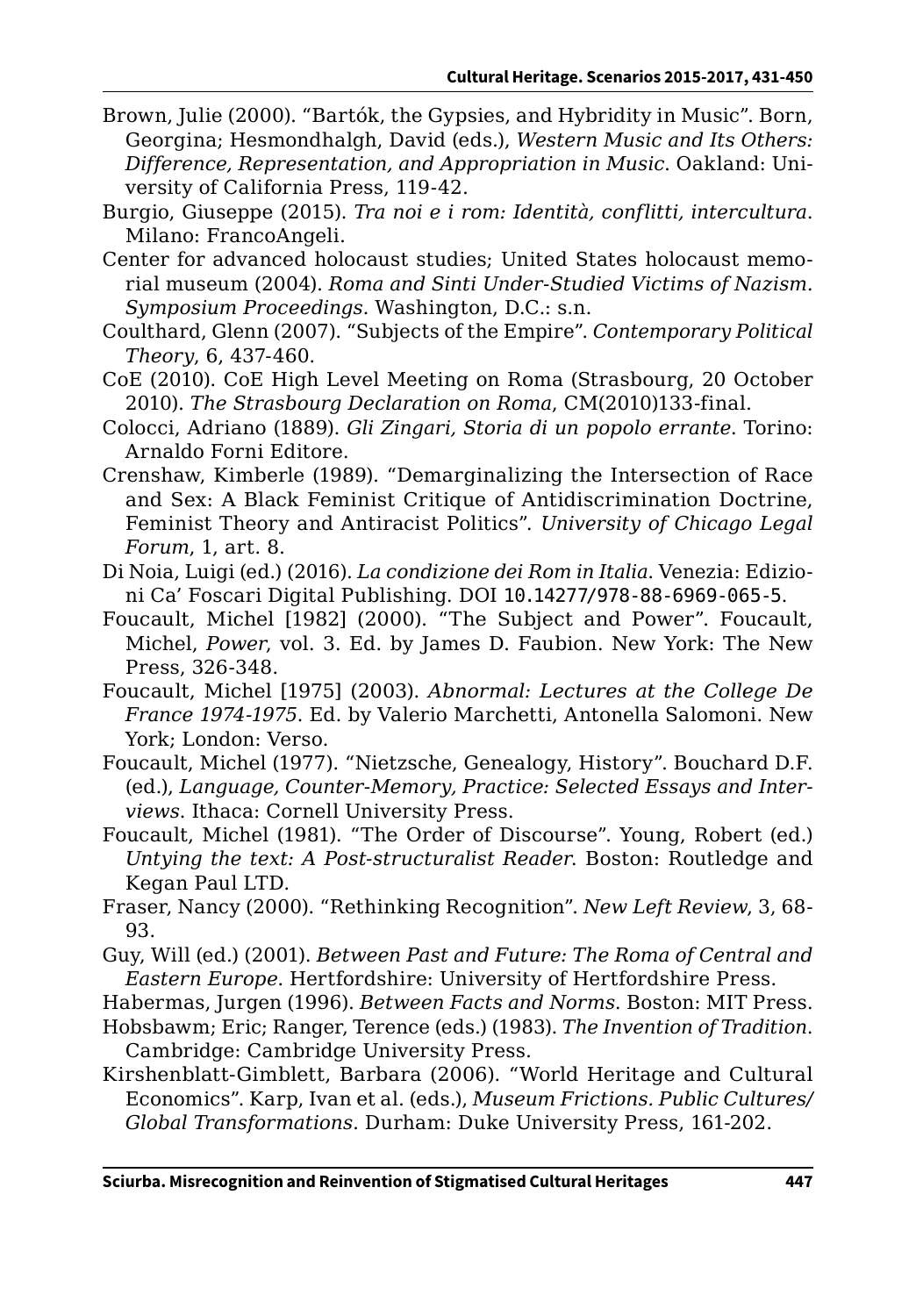- Kotek, Jean; Rigoulot, Pierre (2000). *Le siècle des camps. Détention, concentration, extermination. Cents ans de mal radical*. Paris: JC Lattès.
- Kyuchukov, Hristo (2015). "Preface". Selling, Jan et al. 2013, xi-xiii.
- Lapov, Zoran (2004). *Vacaré romané?: Diversità a confronto. Percorsi delle identità Rom*. Milano: FrancoAngeli.
- Mannoia, Michele (2013). "Un'altra forma di confinamento: la negazione dell'arte rom". Grasso, Mario, *Razzismi, discriminazioni e confinamenti*. Roma: Ediesse, 409-29.
- Mladenova, Radmila (2013). "The Imagined Gypsy: The Palindrome of the 'Human Being'". Selling, Jan et al. 2013.
- Petoukhov, Konstatin S. (2012). "Locating a Theoretical Framework for the Canadian Truth and Reconciliation Commission: Charles Taylor or Nancy Fraser?". *The International Indigenous Policy Journal*, 3(2), art. 4. URL [https://ir.lib.uwo.ca/cgi/viewcontent.](https://ir.lib.uwo.ca/cgi/viewcontent.cgi?article=1094&context=iipj) [cgi?article=1094&context=iipj](https://ir.lib.uwo.ca/cgi/viewcontent.cgi?article=1094&context=iipj) (2017-12-15).
- Petrova, Dimitrina (2003). "The Roma: Between a Myth and the Future". *Social Research*, 70(1), 111-61.
- Piasere, Leonardo (2015). *L'antiziganismo*. Macerata: Quodlibet.
- Piasere, Leonardo (2004). *I rom d'Europa: Una storia moderna*. Bari-Roma: Laterza.
- Piasere, Leonardo (2012). "Che cos'é l'Antiziganismo". *Antropologia e teatro*, 3, 126-149.
- Piasere Leonardo (2003). "Breve storia dei rapporti tra Rom e Gagé in Europa". D'Isola, Isabella, et al. (a cura di), *Alla periferia del mondo. Il popolo dei Rom escluso dalla storia*. Milano: Fondazione Roberto Franceschi, 42-51.
- Ram, Melanie H. (2014). "Europeanized Hypocrisy: Roma Inclusion and Exclusion in Central and Eastern Europe". *Journal on Ethnopolitics and Minority Issues in Europe*, 13(3), 15-44.
- Renard, Stanislas; Manus Alexandru; Fellman, Philip V. (2007). *Understanding the Complexity of the Romany Diaspora*. Paper presented at International Conference on Complex Systems, 30 October. Boston: s.n. URL [http://necsi.edu/events/iccs7/papers/8914dd21fd6c18ed5437d0](http://necsi.edu/events/iccs7/papers/8914dd21fd6c18ed5437d025a87d.pdf) [25a87d.pdf](http://necsi.edu/events/iccs7/papers/8914dd21fd6c18ed5437d025a87d.pdf) (2017-12-15).
- Richardson Institute (2014). "The Roma people in Europe". *Peace Research*, December.
- Saletti Salza, Carlotta (2010). *Dalla tutela al genocidio? Le adozioni dei minori rom e sinti in Italia (1985-2005)*. Roma: CISU.
- Santoro, Emilio (2014). "Dire, fare, baciare, lettere e testamento. *Divertissement* sull'acquisizione della cittadinanza da parte degli stranieri nati in Italia". Mannoia, Michele; Veca, Giulia (a cura di), *Entrare Fuori. Marginalità e percorsi di inclusione delle comunità Rom*. Ariccia: Aracne.
- Sciurba, Alessandra (2015). "Moving Beyond the Collateral Effects of the Patrimonialisation: the Faro Convention and the 'commonification' of